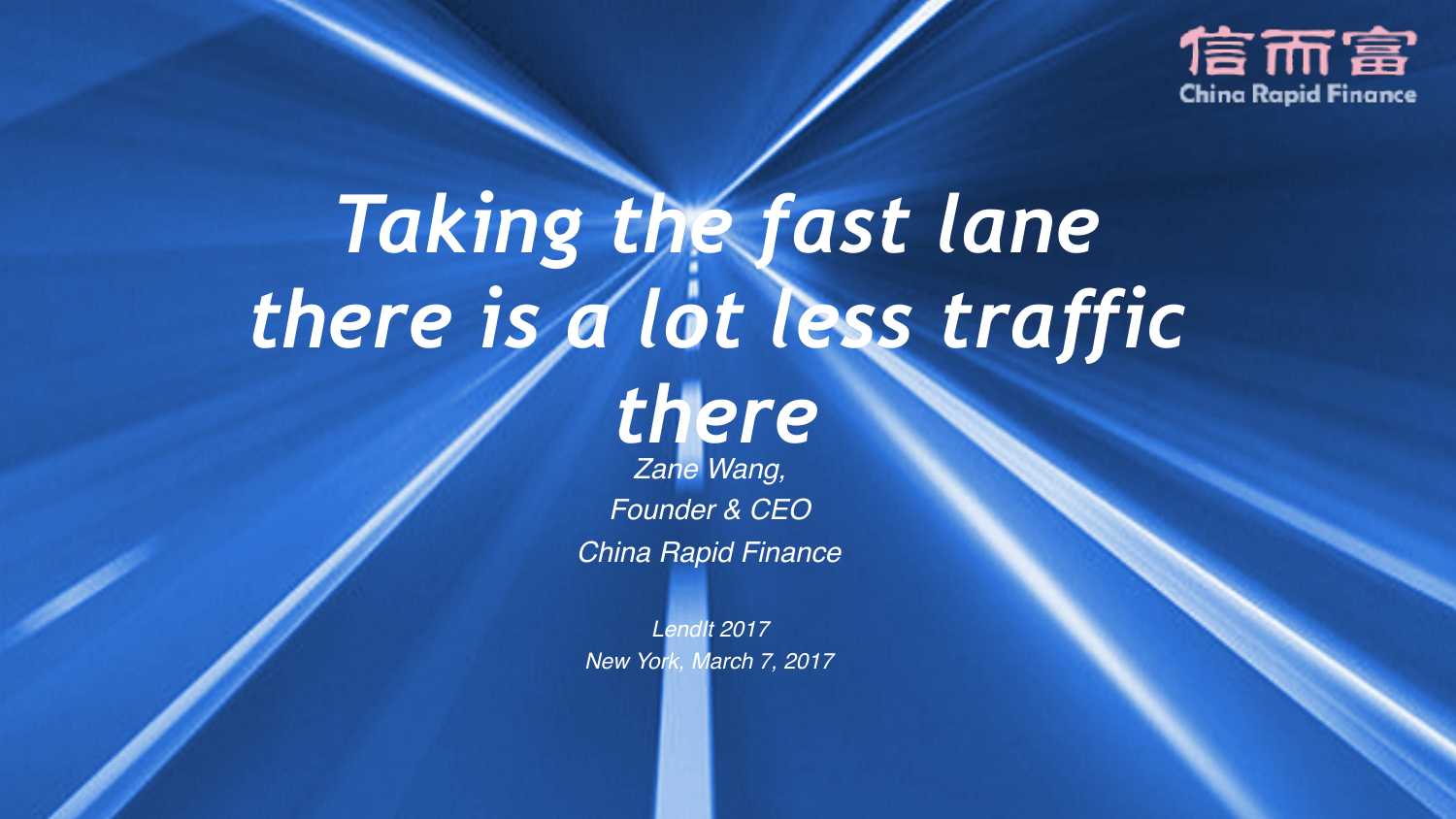**Consumer finance in the beginning of the 信而富** *century (2000)*

*US*

✓*Credit reporting*  – *3 major credit bureaus* ✓*Decision science* – *Scoring and decision engines*  ✓*Consumer finance* 

– *Credit cards*



*What about China?*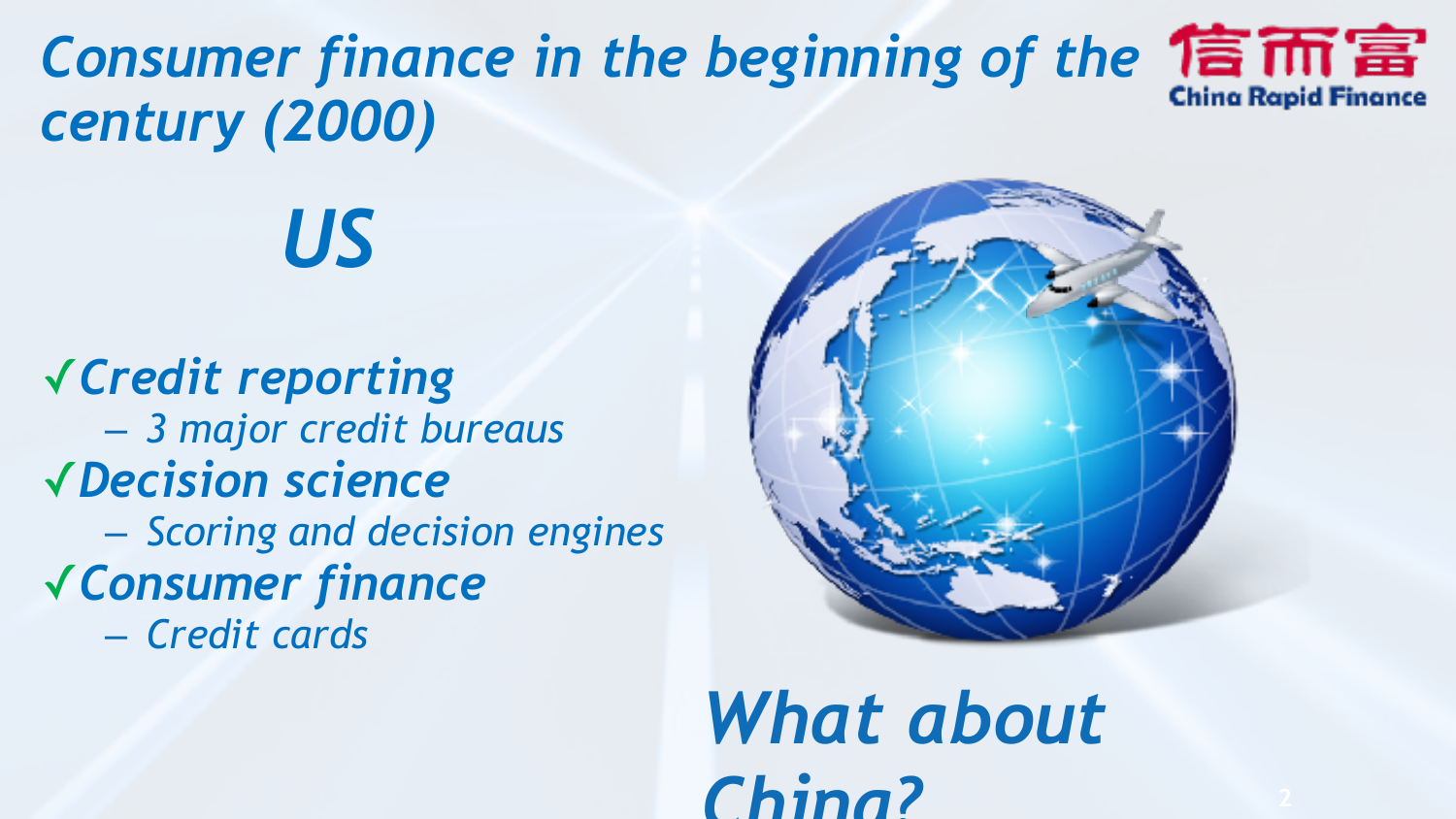**Consumer finance in the beginning of the 信而富** *century (2000)*

## *China*

× *No credit bureau*  × *No decision science* 

 *But...*

× *No consumer finance* 

*Vast market opportunities*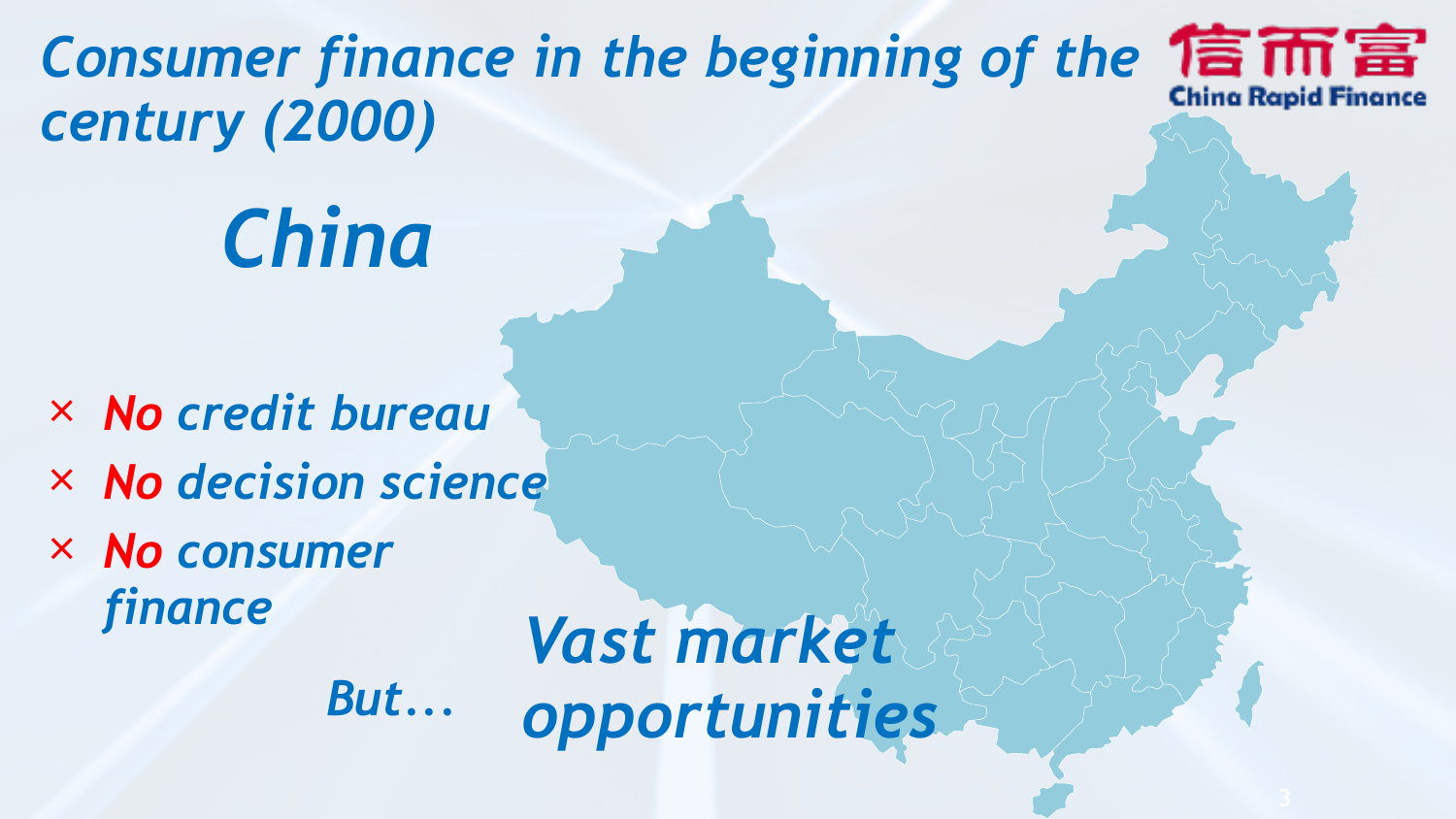### *Consumer finance today in 2017*



*US*

✓*Credit reporting*  – *3 major credit bureaus*  – *Big data*  ✓*Decision science*  – *Scoring and Decision Engines*   $-AI$ ✓*Consumer finance*  – *Credit cards*  – *Alternative lending*



*What about China?*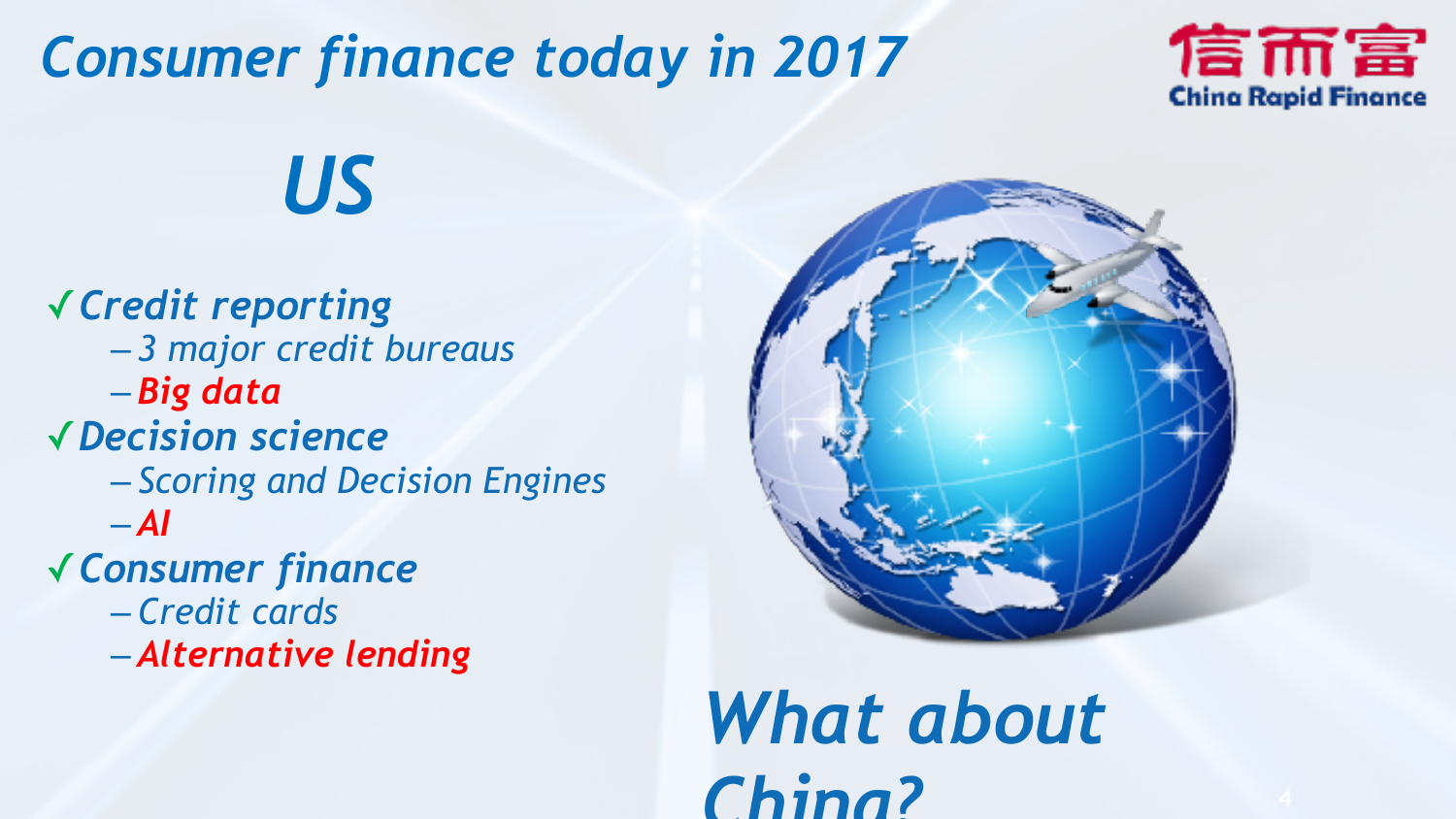#### *The same elements as in the US...*



#### *<u>redit</u> reporting* **ntral Credit Bureau covers 800M people<sup>1</sup>**



*Consumer finance / credit cards Serving 300M1*

*1. Source: the PBOC credit center data report, Oct 2015*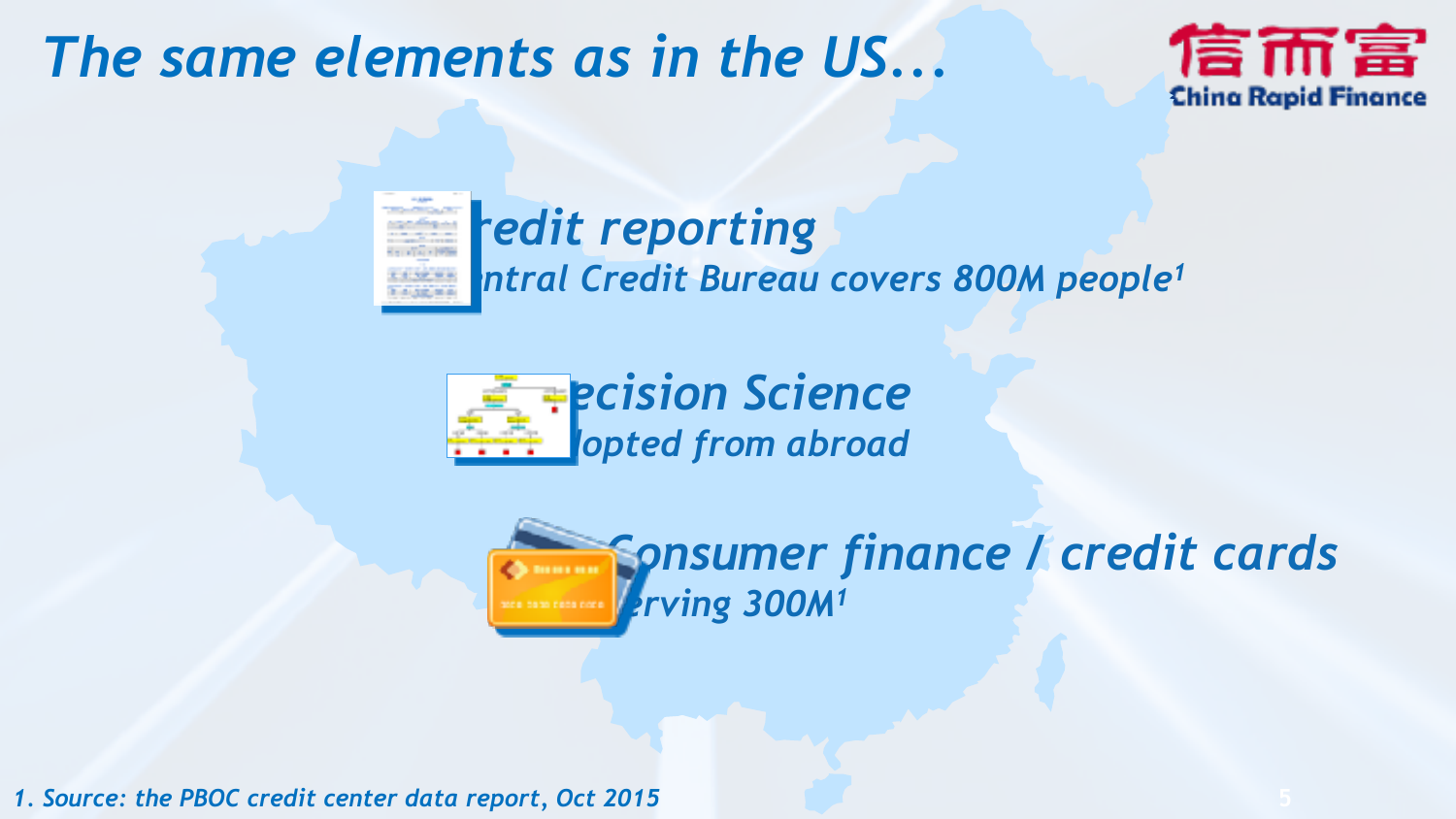## *...and there is tremendous growth potenti偏*  $\overline{m}$

#### *Non-Mortgage Credit as a Percentage of GDP*



#### *Size of China's Internet consumer finance market Unit : billion yuan*



*Source: iResearch Inc.*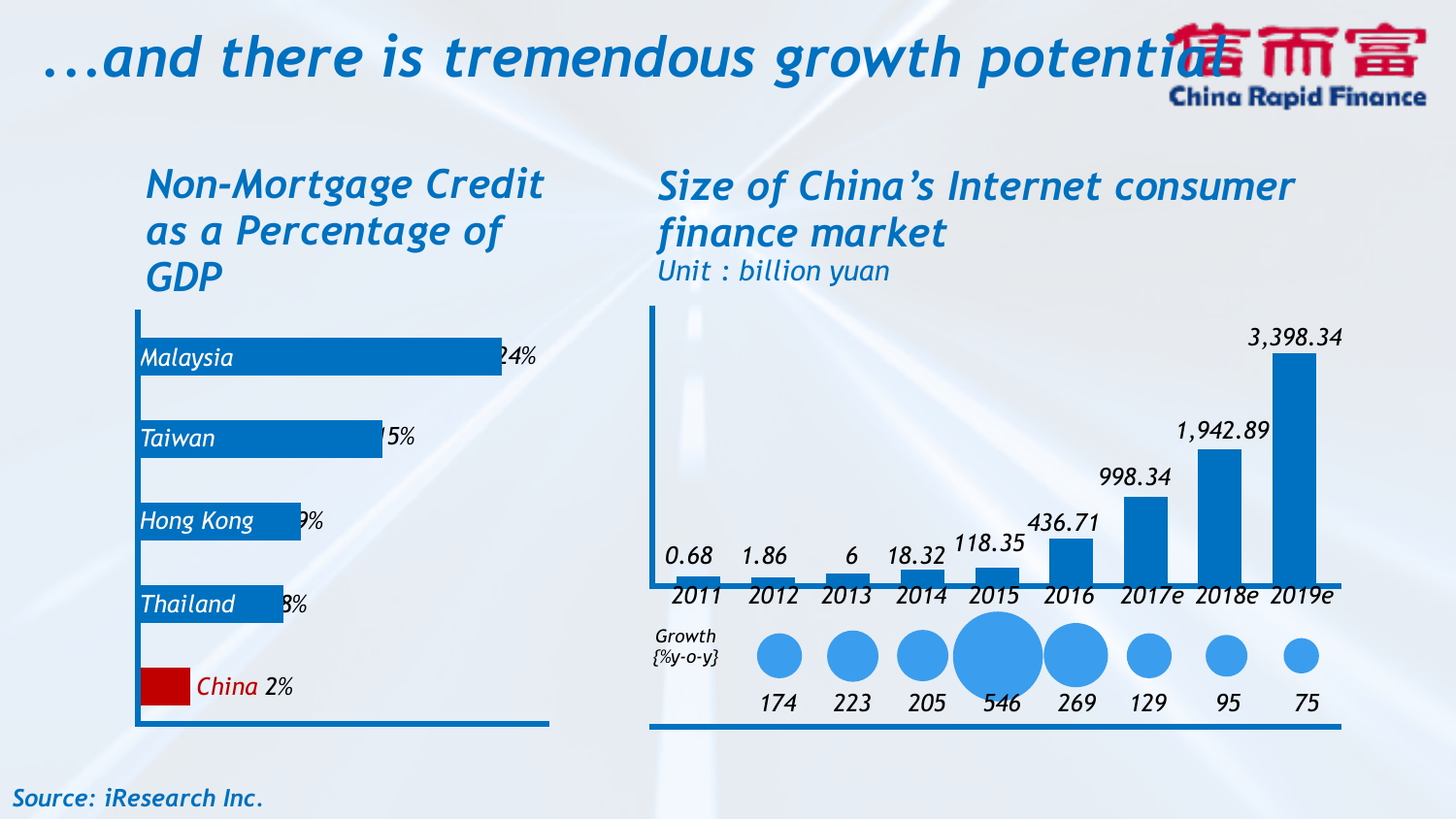### *EMMA and her challenges*



*% of adult population with credit cards1*



*1. Source: The World Bank Global Findex Database, 2014. 2, Source: the PBOC, 2015.*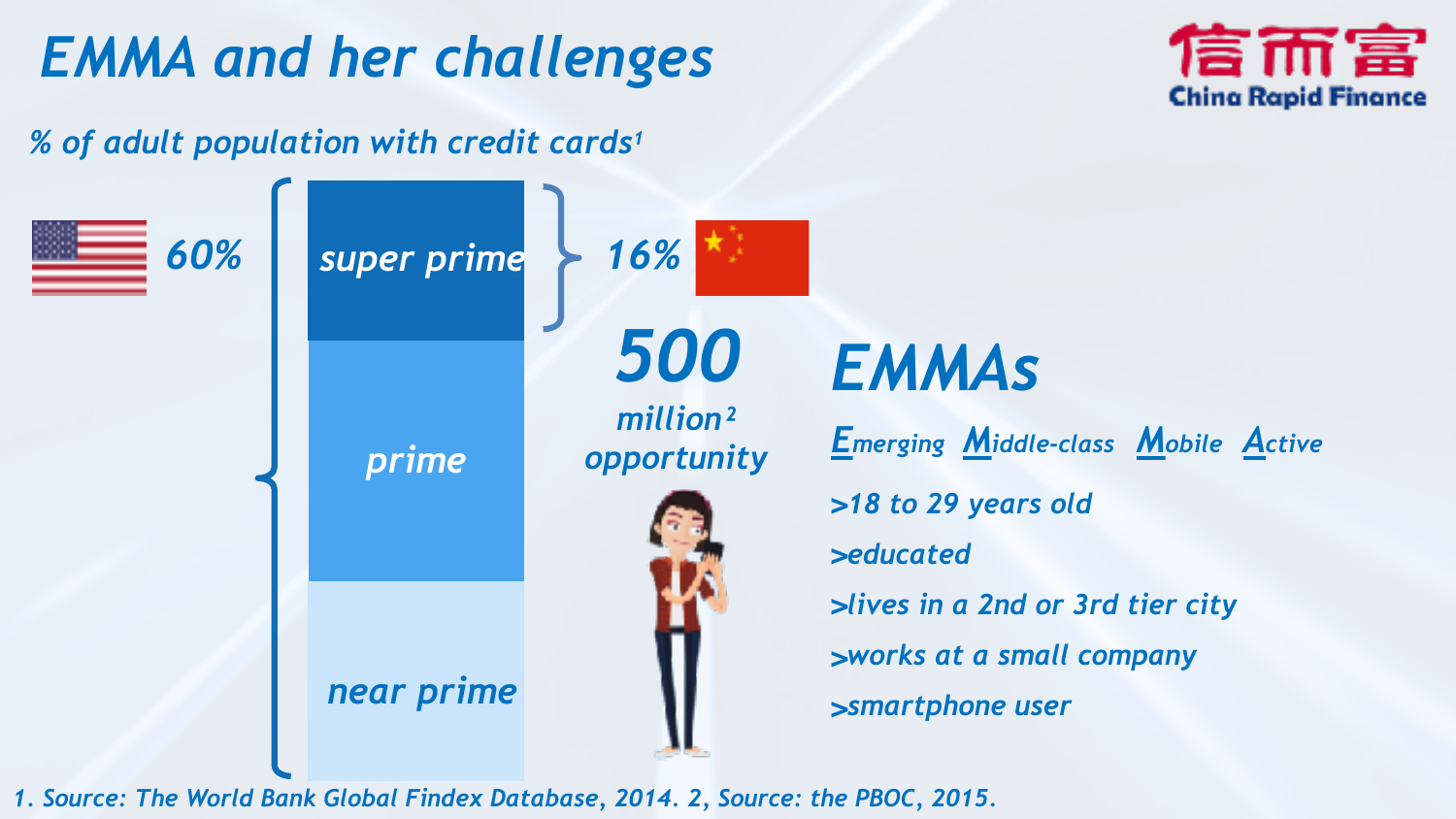### *Why 500M EMMAs NOT being served*



#### *Licensed financial institution solutions:*

- − *Lending rates strictly regulated, delinquency rate closely monitored*
- − *Very costly to collect borrower data*

#### In tallment loan solutions:

- − *Very high service fees to cover borrower acquisition cost*
- − *Can only serve large loans due to high cost*

#### *Short term cash loan solutions:*

- − *Service fees are extremely high to cover the acquisition cost*
- − *Additional fees are required to cover credit loss*

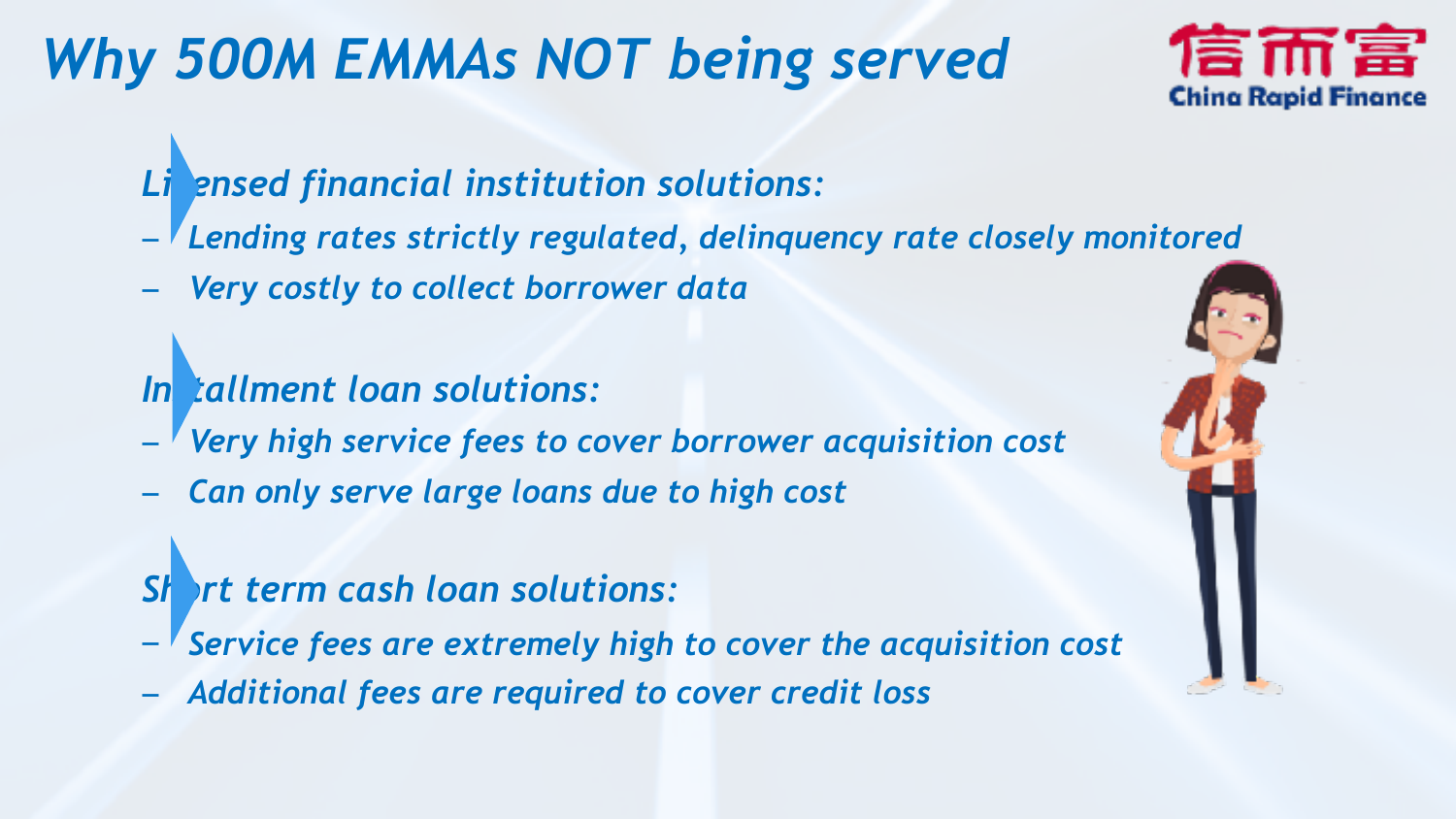#### *While the fundamentals are strong:*



*High number of people employed with quality jobs* ✓ *Stable social economic status* ✓ **Rising amout of discretionary spendin√** 

> *How to make it happen?*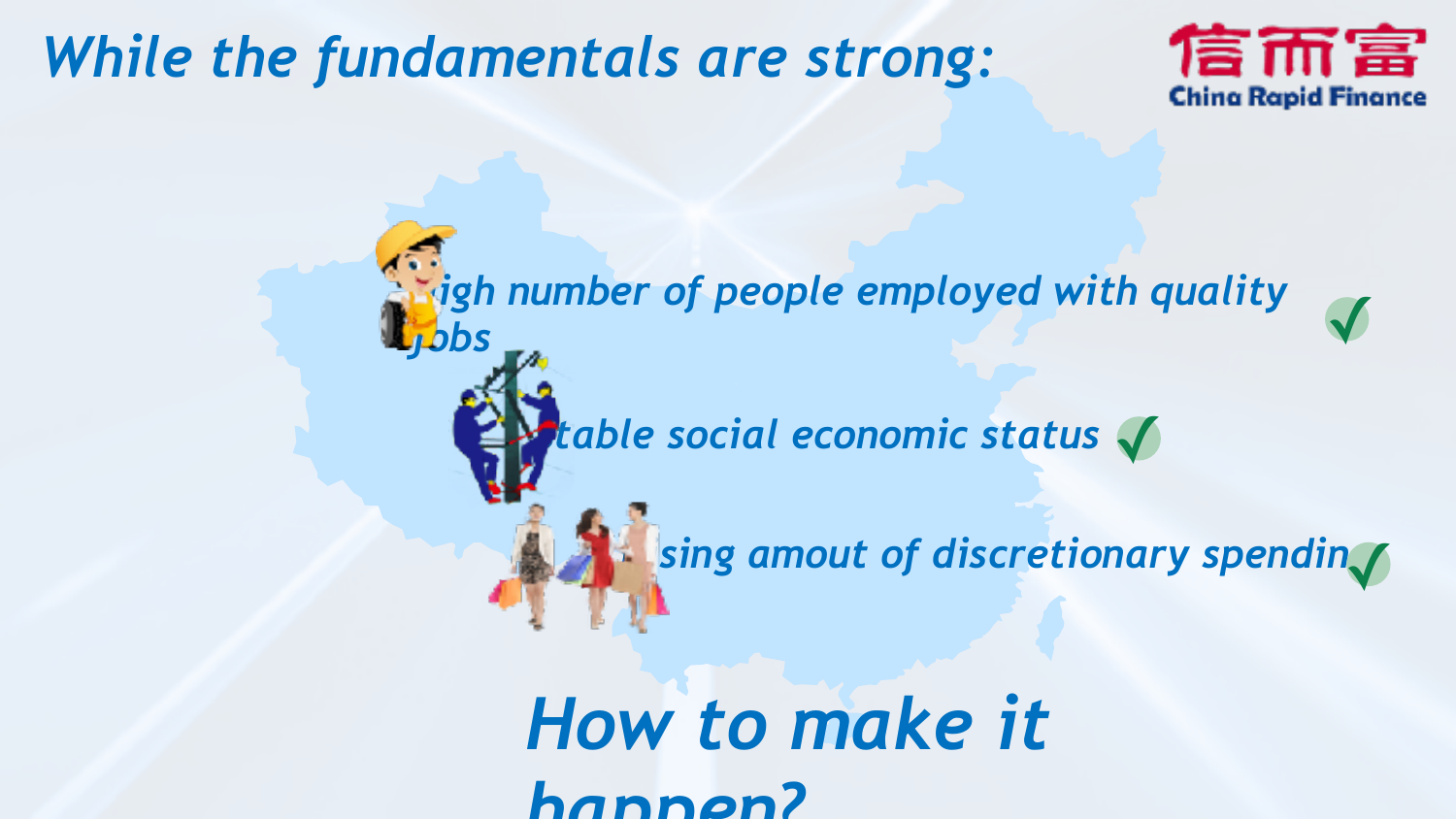### *It's Technology!*





### *Big data solution for "weak associations" models Data and channel partners to cut down cost*

*Predictive Selection Technology drives large scale, low cost, and good quality borrower acquisition*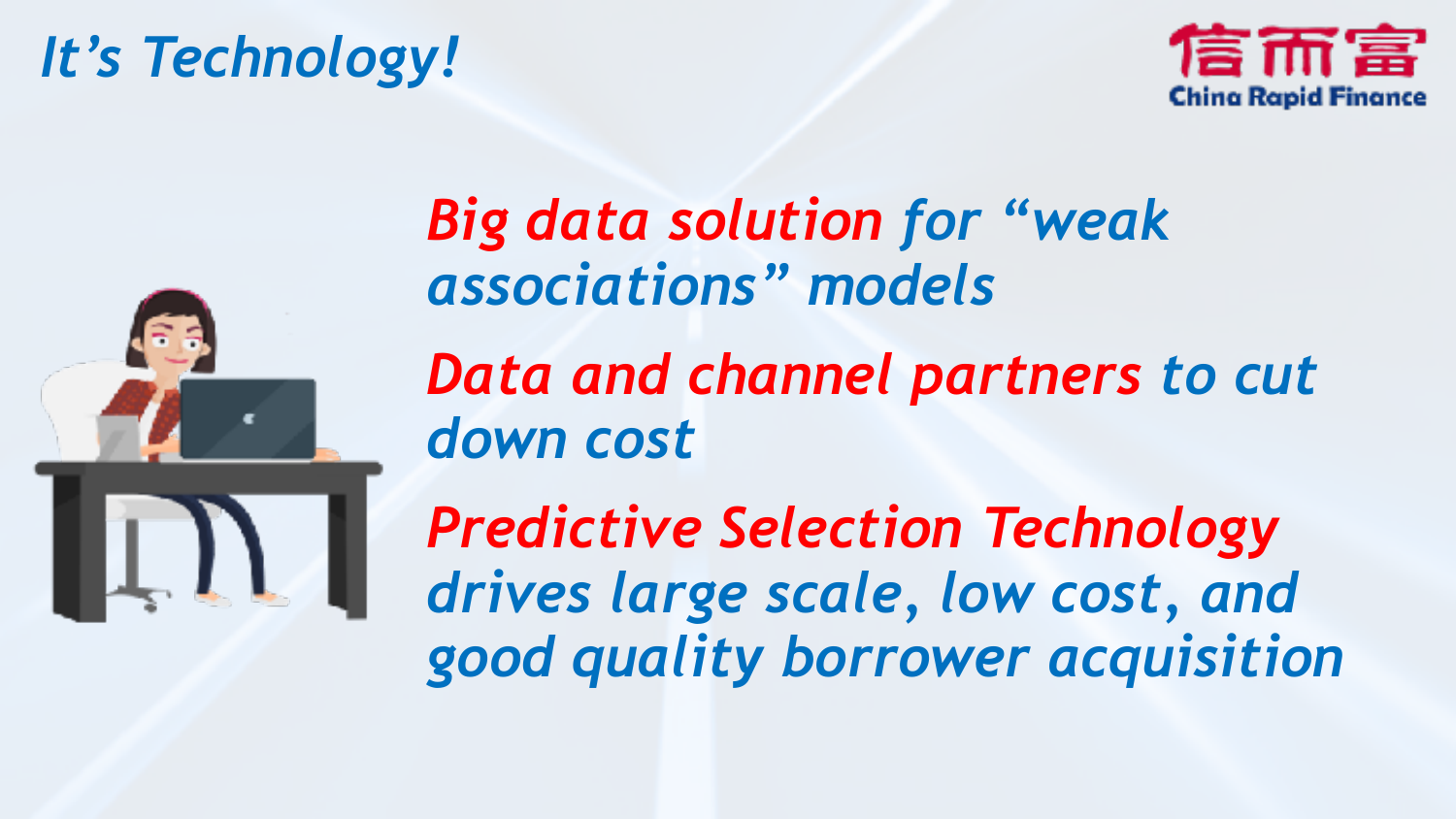### *"Low and grow" strategy*